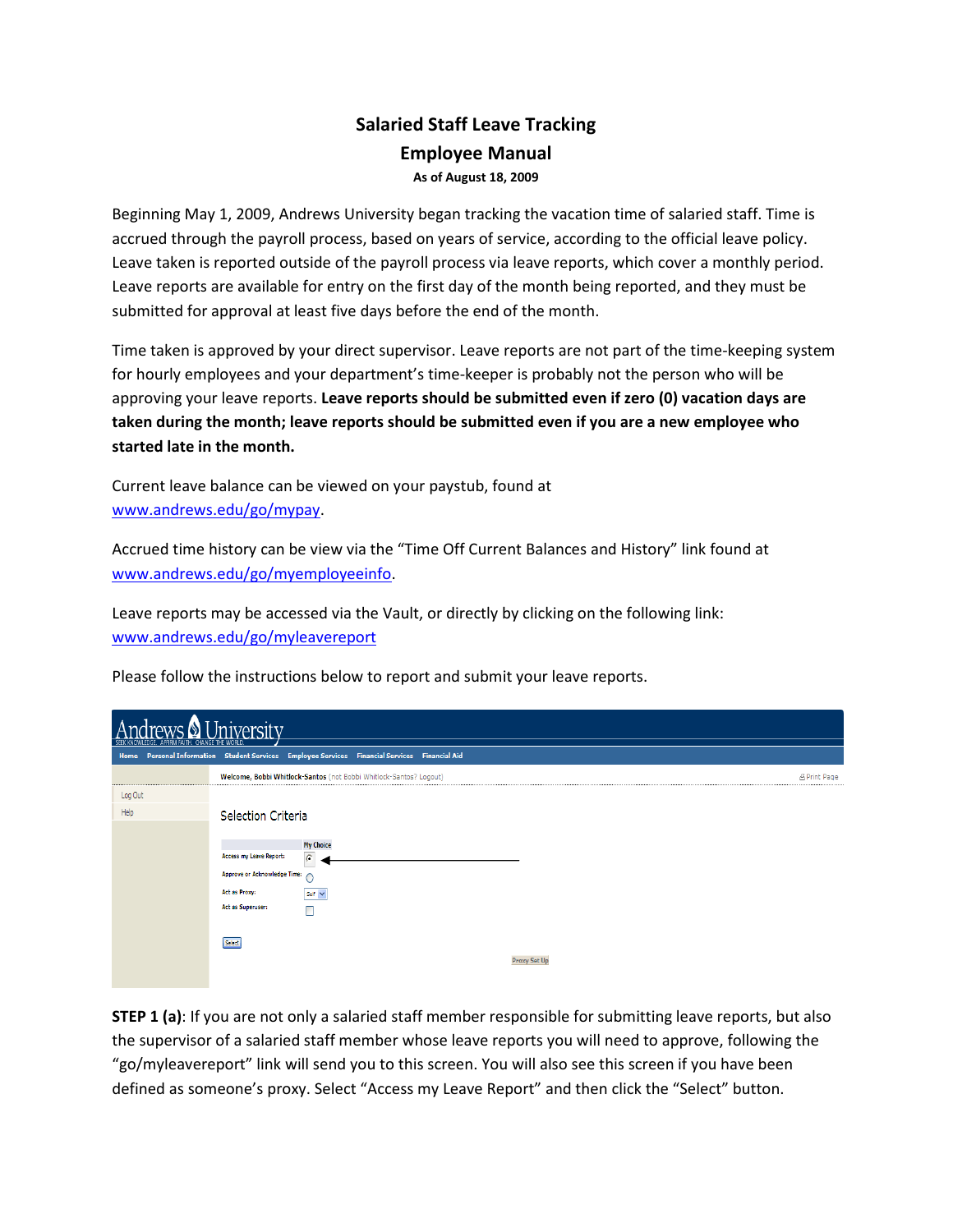| AFFIRM FAITH. CHANGE THE WORLD | I Inivercity                                                                             |                                                                                                                                                                                    |              |
|--------------------------------|------------------------------------------------------------------------------------------|------------------------------------------------------------------------------------------------------------------------------------------------------------------------------------|--------------|
| Home                           | Personal Information Student Services Employee Services Financial Services Financial Aid |                                                                                                                                                                                    |              |
|                                | Welcome, Jennifer Janssen (not Jennifer Janssen? Logout)                                 |                                                                                                                                                                                    | 凸 Print Page |
| Log Out                        |                                                                                          |                                                                                                                                                                                    |              |
| Help                           | <b>Title and Department</b>                                                              | My Choice Leave Report Period and Status                                                                                                                                           |              |
|                                | Banner Support Specialist, S51507-00<br>ITS-ADMINISTRATIVE SYSTEMS, 5150<br>eave Repor   | $_{\odot}$<br>Apr 01, 2009 to Apr 30, 2009 Pending<br>Mar 01, 2009 to Mar 31, 2009 In Progress<br>Apr 01, 2009 to Apr 30, 2009 Pending<br>May 01, 2009 to May 31, 2009 Not Started |              |

STEP 1 (b): If you are a salaried staff member with no supervisees who are salaried staff members, and are not a proxy, following the "go/myleavereport" link will send you directly to this screen. Your primary position title and department will be displayed and pre-selected, with a drop-down menu of leavereport periods and the status of your leave reports for those periods. In the drop-down menu, highlight the period of the leave report you wish to access, then click the "Leave Report" button. If you've transitioned between departments during the month, you may need to submit a leave report for each department.

Leave report statuses are as follows:

Not Started—the leave report has never been viewed/opened

In Progress—the leave report has been viewed/started, but not submitted for approval Pending—the leave report has been submitted for approval, but has not yet been approved Completed—the leave report has been approved and is final; leave taken has been recorded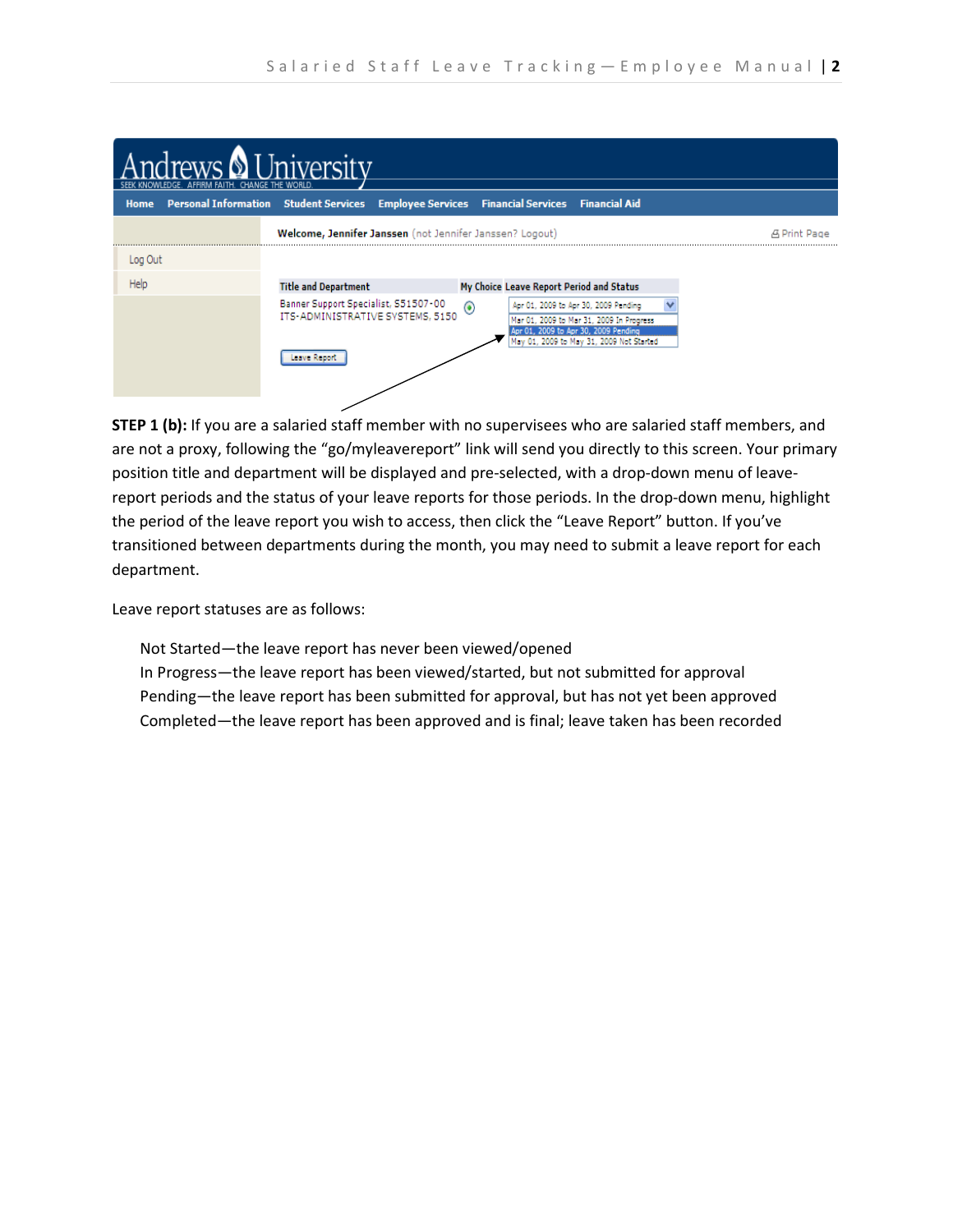| <b>University</b> |                                              |                                                                                                                               |                     |       |                                             |                                |                                        |                                 |                        |                          |                               |
|-------------------|----------------------------------------------|-------------------------------------------------------------------------------------------------------------------------------|---------------------|-------|---------------------------------------------|--------------------------------|----------------------------------------|---------------------------------|------------------------|--------------------------|-------------------------------|
| Home              | <b>Personal Information Student Services</b> |                                                                                                                               |                     |       | <b>Employee Services</b> Financial Services |                                | <b>Financial Aid</b>                   |                                 |                        |                          |                               |
|                   |                                              | Welcome, Jennifer Janssen (not Jennifer Janssen? Logout)                                                                      |                     |       |                                             |                                |                                        |                                 |                        |                          | A Print Page                  |
| Log Out           |                                              | Select the link under a date to enter hours or days. Select Next or Previous to navigate through the dates within the period. |                     |       |                                             |                                |                                        |                                 |                        |                          |                               |
| Help              |                                              |                                                                                                                               |                     |       |                                             |                                |                                        |                                 |                        |                          |                               |
|                   |                                              | <b>Leave Report</b>                                                                                                           |                     |       |                                             |                                |                                        |                                 |                        |                          |                               |
|                   |                                              | <b>Title and Number:</b>                                                                                                      |                     |       |                                             |                                | Banner Support Specialist -- S51507-00 |                                 |                        |                          |                               |
|                   |                                              | <b>Department and Number:</b>                                                                                                 |                     |       |                                             |                                | ITS-ADMINISTRATIVE SYSTEMS -- 5150     |                                 |                        |                          |                               |
|                   |                                              | <b>Leave Report Period:</b>                                                                                                   |                     |       |                                             |                                | Jun 01, 2009 to Jun 30, 2009           |                                 |                        |                          |                               |
|                   |                                              | <b>Submit By Date:</b>                                                                                                        |                     |       |                                             |                                | Jun 25, 2009 by 11:59 P.M.             |                                 |                        |                          |                               |
|                   |                                              | Earning                                                                                                                       | Total<br>Davs Units | Total | <b>Monday</b><br>Jun 01, 2009               | <b>Tuesday</b><br>Jun 02, 2009 | Wednesday<br>Jun 03, 2009              | <b>Thursday</b><br>Jun 04, 2009 | Friday<br>Jun 05, 2009 | Saturday<br>Jun 06, 2009 | <b>Sunday</b><br>Jun 07, 2009 |
|                   |                                              | <b>Salaried Vacation Time</b>                                                                                                 | ٥                   |       | <b>Enter Days</b>                           | <b>Enter Days</b>              | <b>Enter Days</b>                      | <b>Enter Days</b>               | <b>Enter Days</b>      | <b>Enter Days</b>        | <b>Enter Days</b>             |
|                   |                                              | <b>Total Days:</b><br><b>Total Units:</b>                                                                                     | ٥                   | ۰     | ۰<br>٥                                      |                                | ۰<br>$\circ$<br>٠<br>n                 | ۰<br>۰                          |                        |                          | ٥<br>o<br>٥<br>n              |
|                   |                                              |                                                                                                                               |                     |       |                                             |                                |                                        |                                 |                        |                          |                               |
|                   |                                              | <b>Position Selection</b>                                                                                                     | <b>Comments</b>     |       | Preview                                     | Submit for Approval            | <b>Restart</b><br>Next                 |                                 |                        |                          |                               |
|                   |                                              |                                                                                                                               |                     |       |                                             |                                |                                        |                                 |                        |                          |                               |
|                   |                                              | <b>Submitted for Approval By:</b>                                                                                             |                     |       |                                             |                                |                                        |                                 |                        |                          |                               |
|                   |                                              | <b>Approved By:</b>                                                                                                           |                     |       |                                             |                                |                                        |                                 |                        |                          |                               |
|                   |                                              | <b>Waiting for Approval From:</b>                                                                                             |                     |       |                                             |                                |                                        |                                 |                        |                          |                               |
|                   |                                              |                                                                                                                               |                     |       |                                             |                                |                                        |                                 |                        |                          |                               |

STEP 2: Select the "Enter Days" link under the correct date to enter vacation time taken. You can click the "Next" button as necessary to display the date on which you would like to enter your vacation time.

Please do not submit for approval until you have entered time for the entire month, not just the days displayed.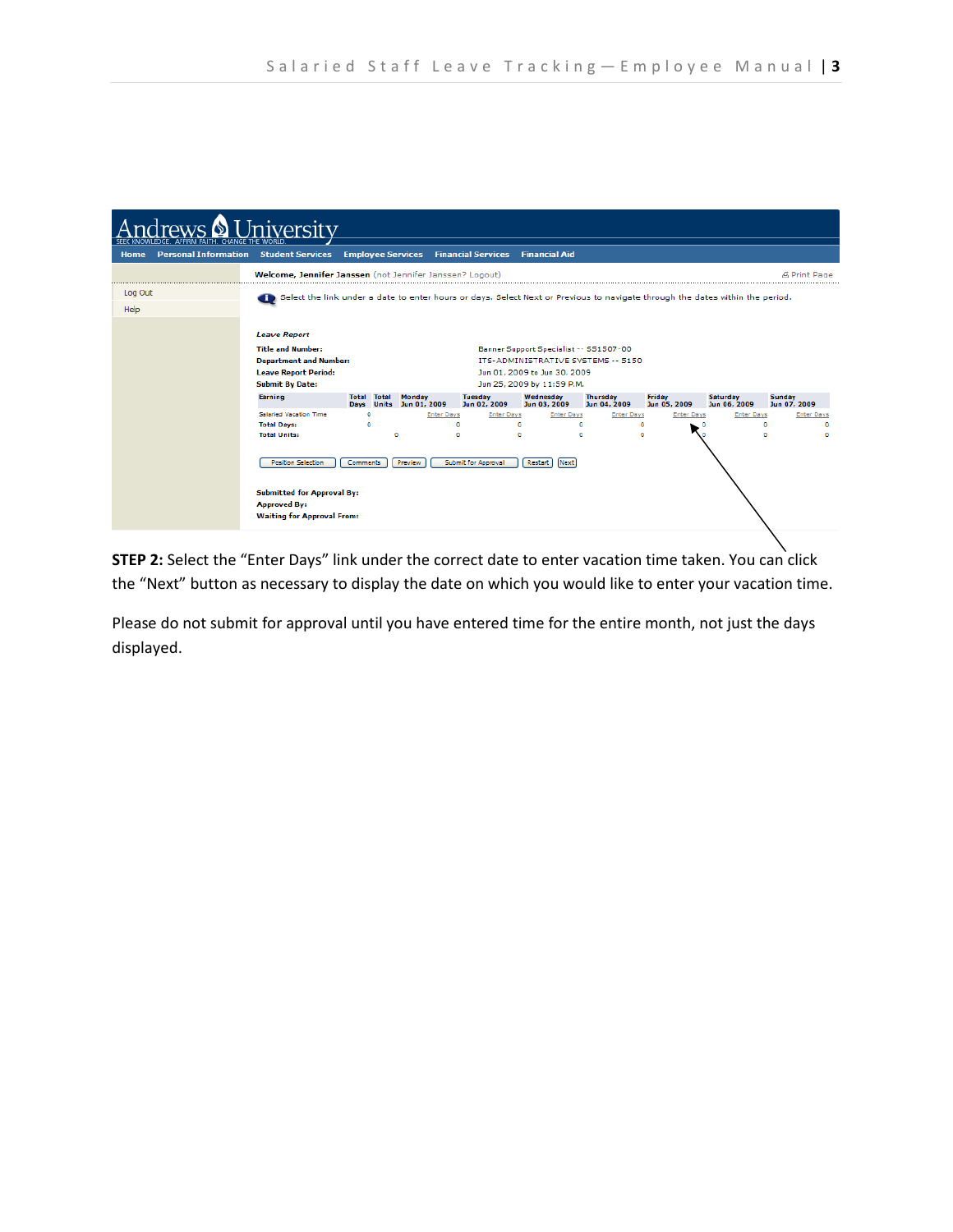|                                     | iversitv                                                                                                                                   |                                                                                                                  |              |                          |                                                                                                                                                                                                        |                             |                       |                   |                   |                                                                                                                   |
|-------------------------------------|--------------------------------------------------------------------------------------------------------------------------------------------|------------------------------------------------------------------------------------------------------------------|--------------|--------------------------|--------------------------------------------------------------------------------------------------------------------------------------------------------------------------------------------------------|-----------------------------|-----------------------|-------------------|-------------------|-------------------------------------------------------------------------------------------------------------------|
| <b>Personal Information</b><br>Home | <b>Student Services</b>                                                                                                                    | <b>Employee Services Financial Services Financial Aid</b>                                                        |              |                          |                                                                                                                                                                                                        |                             |                       |                   |                   |                                                                                                                   |
|                                     | Welcome, Jennifer Janssen (not Jennifer Janssen? Logout)                                                                                   |                                                                                                                  |              |                          |                                                                                                                                                                                                        |                             |                       |                   |                   | <b>A Print Page</b>                                                                                               |
| Log Out                             | within the period.                                                                                                                         | Select the link under a date to enter hours or days. Select Next or Previous to navigate through the dates       |              |                          |                                                                                                                                                                                                        |                             |                       |                   |                   |                                                                                                                   |
| Help                                |                                                                                                                                            |                                                                                                                  |              |                          |                                                                                                                                                                                                        |                             |                       |                   |                   |                                                                                                                   |
|                                     | <b>Title and Number:</b><br><b>Submit By Date:</b><br>Earning:<br>Date:<br>Dáys:<br>Copy<br>Save<br>Earning                                | <b>Leave Report</b><br><b>Department and Number:</b><br><b>Leave Report Period:</b><br><b>Total Total Friday</b> |              |                          | Banner Support Specialist -- S51507-00<br>ITS-ADMINISTRATIVE SYSTEMS -- 5150<br>May 01, 2009 to May 31, 2009<br>May 26, 2009 by 11:59 P.M.<br>Salaried Vacation Time<br>May 11, 2009<br><b>Tuesday</b> |                             |                       |                   |                   | Thursday<br>Days Units May 08, 2009 May 09, 2009 May 10, 2009 May 11, 2009 May 12, 2009 May 13, 2009 May 14, 2009 |
|                                     | Salaried Vacation Time                                                                                                                     | $\mathbf{1}$                                                                                                     | $\mathbf{1}$ | <b>Enter Days</b>        | <b>Enter Days</b>                                                                                                                                                                                      |                             | Enter Days            | <b>Enter Days</b> | <b>Enter Days</b> | <b>Enter Days</b>                                                                                                 |
|                                     | <b>Total Days:</b>                                                                                                                         | 1                                                                                                                | $\mathbf{1}$ | ٥                        |                                                                                                                                                                                                        | ٥                           | ٥                     | $^{\circ}$        | ۰                 | ۰                                                                                                                 |
|                                     | <b>Total Units:</b><br>Position Selection<br><b>Submitted for Approval By:</b><br><b>Approved By:</b><br><b>Waiting for Approval From:</b> | $\circ$<br><b>Comments</b>                                                                                       | ۰<br>Preview | ٥<br>Submit for Approval |                                                                                                                                                                                                        | $\bullet$<br><b>Restart</b> | $\bullet$<br>Previous | $\bullet$<br>Next | $\circ$           | ٥                                                                                                                 |

STEP 3 (a): Once you have selected the beginning date on which you want to enter your vacation, enter the amount of vacation you choose to report as a half day (enter .5) or a whole day (enter 1). (If you are less than full-time or your appointment percent is less than 100, please contact payroll for instructions on entering half and whole day increments.)

- a. Once entered, if you are reporting vacation time taken for only one day, select the "Save" button, then continue to STEP 4.
- b. Once entered, if you are reporting vacation time for multiple days through-out the month, you can choose the "Copy" button to select a range of days as seen on the next screen.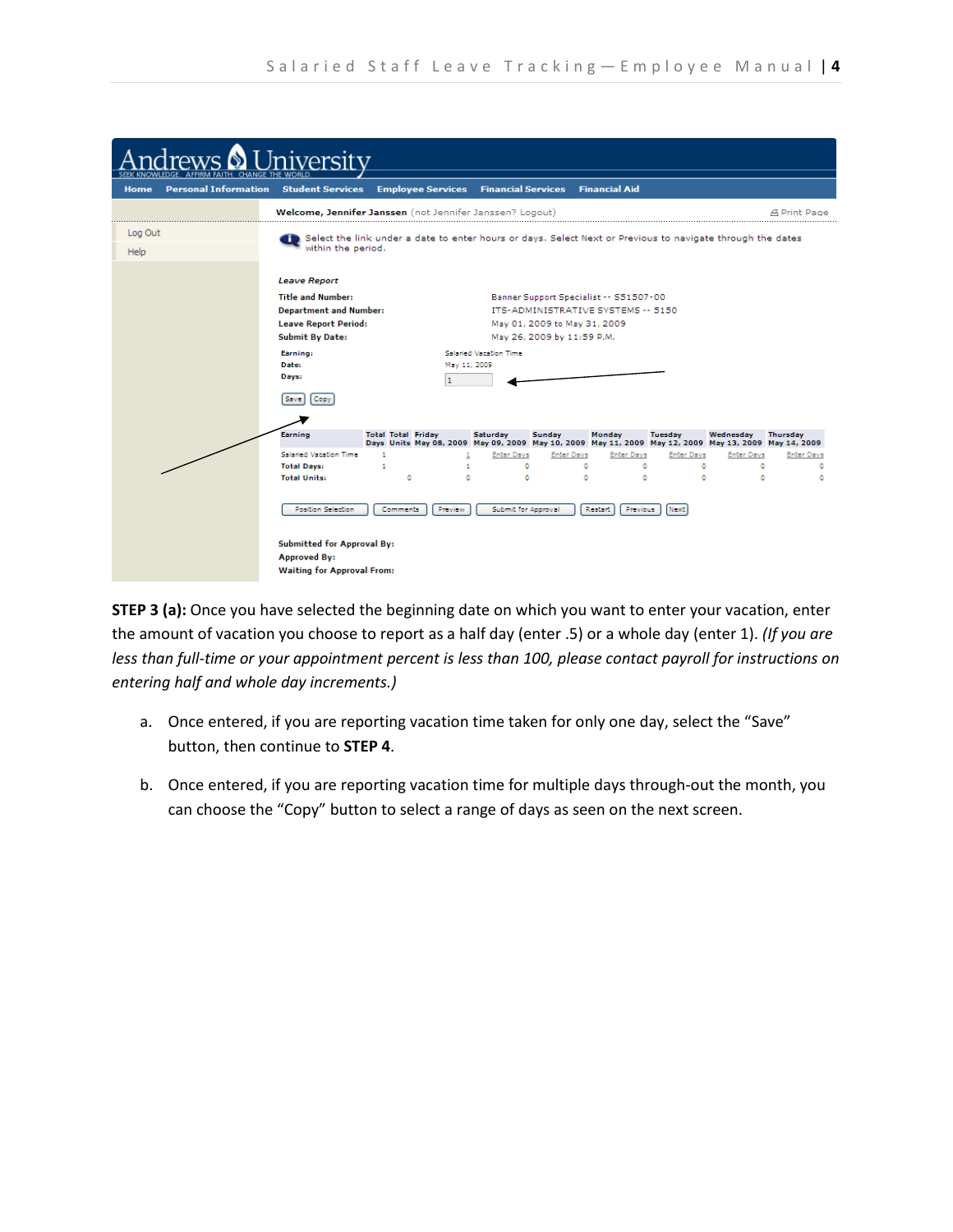| rews & University<br>AFFIRM FAITH. CHANGE THE WORLD |                                                                                                                                                                                        |                                |                           |                          |                                                                                                                                                                                                     |                          |                        |  |  |  |  |  |
|-----------------------------------------------------|----------------------------------------------------------------------------------------------------------------------------------------------------------------------------------------|--------------------------------|---------------------------|--------------------------|-----------------------------------------------------------------------------------------------------------------------------------------------------------------------------------------------------|--------------------------|------------------------|--|--|--|--|--|
|                                                     | Home Personal Information Student Services Employee Services Financial Services Financial Aid                                                                                          |                                |                           |                          |                                                                                                                                                                                                     |                          |                        |  |  |  |  |  |
|                                                     | Welcome, Jennifer Janssen (not Jennifer Janssen? Logout)<br><b>A Print Page</b>                                                                                                        |                                |                           |                          |                                                                                                                                                                                                     |                          |                        |  |  |  |  |  |
| Log Out<br>Help                                     | dates.                                                                                                                                                                                 |                                |                           |                          | To copy to the end of the pay period, click the check box. You must click on the individual weekend days if you wish them to be included. To copy individual dates, click the check boxes under the |                          |                        |  |  |  |  |  |
|                                                     | Salaried Vacation Time, Shift 1<br><b>Leave Code:</b><br>Date and leave time to copy:<br>Jun 01, 2009, 1 Days<br>Copy from date displayed to end of the leave period:<br>Copy by date: |                                |                           |                          |                                                                                                                                                                                                     |                          |                        |  |  |  |  |  |
|                                                     | Monday<br>Jun 01, 2009                                                                                                                                                                 | <b>Tuesday</b><br>Jun 02, 2009 | Wednesday<br>Jun 03, 2009 | Thursday<br>Jun 04, 2009 | Friday<br>Jun 05, 2009                                                                                                                                                                              | Saturday<br>Jun 06, 2009 | Sunday<br>Jun 07, 2009 |  |  |  |  |  |
|                                                     |                                                                                                                                                                                        |                                |                           |                          |                                                                                                                                                                                                     |                          |                        |  |  |  |  |  |
|                                                     | Monday<br>Jun 08, 2009                                                                                                                                                                 | <b>Tuesday</b><br>Jun 09, 2009 | Wednesday<br>Jun 10, 2009 | Thursday<br>Jun 11, 2009 | Friday<br>Jun 12, 2009                                                                                                                                                                              | Saturday<br>Jun 13, 2009 | Sunday<br>Jun 14, 2009 |  |  |  |  |  |
|                                                     |                                                                                                                                                                                        |                                | ⊽                         | $\overline{\mathbf{v}}$  | $\overline{\mathbf{v}}$                                                                                                                                                                             |                          |                        |  |  |  |  |  |
|                                                     | Monday<br>Jun 15, 2009                                                                                                                                                                 | Tuesday<br>Jun 16, 2009        | Wednesday<br>Jun 17, 2009 | Thursday<br>Jun 18, 2009 | Friday<br>Jun 19, 2009                                                                                                                                                                              | Saturday<br>Jun 20, 2009 | Sunday<br>Jun 21, 2009 |  |  |  |  |  |
|                                                     |                                                                                                                                                                                        |                                |                           |                          |                                                                                                                                                                                                     |                          |                        |  |  |  |  |  |
|                                                     | Monday<br>Jun 22, 2009                                                                                                                                                                 | Tuesday<br>Jun 23, 2009        | Wednesday<br>Jun 24, 2009 | Thursday<br>Jun 25, 2009 | Friday<br>Jun 26, 2009                                                                                                                                                                              | Saturday<br>Jun 27, 2009 | Sunday<br>Jun 28, 2009 |  |  |  |  |  |
|                                                     |                                                                                                                                                                                        |                                |                           |                          |                                                                                                                                                                                                     |                          |                        |  |  |  |  |  |
|                                                     | Monday<br>Jun 29, 2009                                                                                                                                                                 | ruesdav<br>un 30, 2009         |                           |                          |                                                                                                                                                                                                     |                          |                        |  |  |  |  |  |
|                                                     |                                                                                                                                                                                        |                                |                           |                          |                                                                                                                                                                                                     |                          |                        |  |  |  |  |  |
|                                                     | Copy<br>Leave Report                                                                                                                                                                   |                                |                           |                          |                                                                                                                                                                                                     |                          |                        |  |  |  |  |  |

STEP 3 (b): Select the days on which you would like your vacation time to be applied. When you have made your selection, click the "Copy" button. Note that this will copy the increment you entered on the previous screen, as displayed next to "Date and leave time to copy". Half and whole days cannot be entered together with one "Copy" action.

CAUTION: weekends and holidays are NOT excluded from the available selections. You should not report time taken for University-provided holidays, or for weekends. (If you are an inter-division employee, your vacation accrual takes into account your requirement to report weekends, and weekend vacation time taken should be reported on your leave report.)



STEP 3 (c): After clicking on the "Copy" button, you will receive a notice that "Your days have been copied successfully." Select the "Leave Report" button to return to your leave report and to see how your vacation time was applied.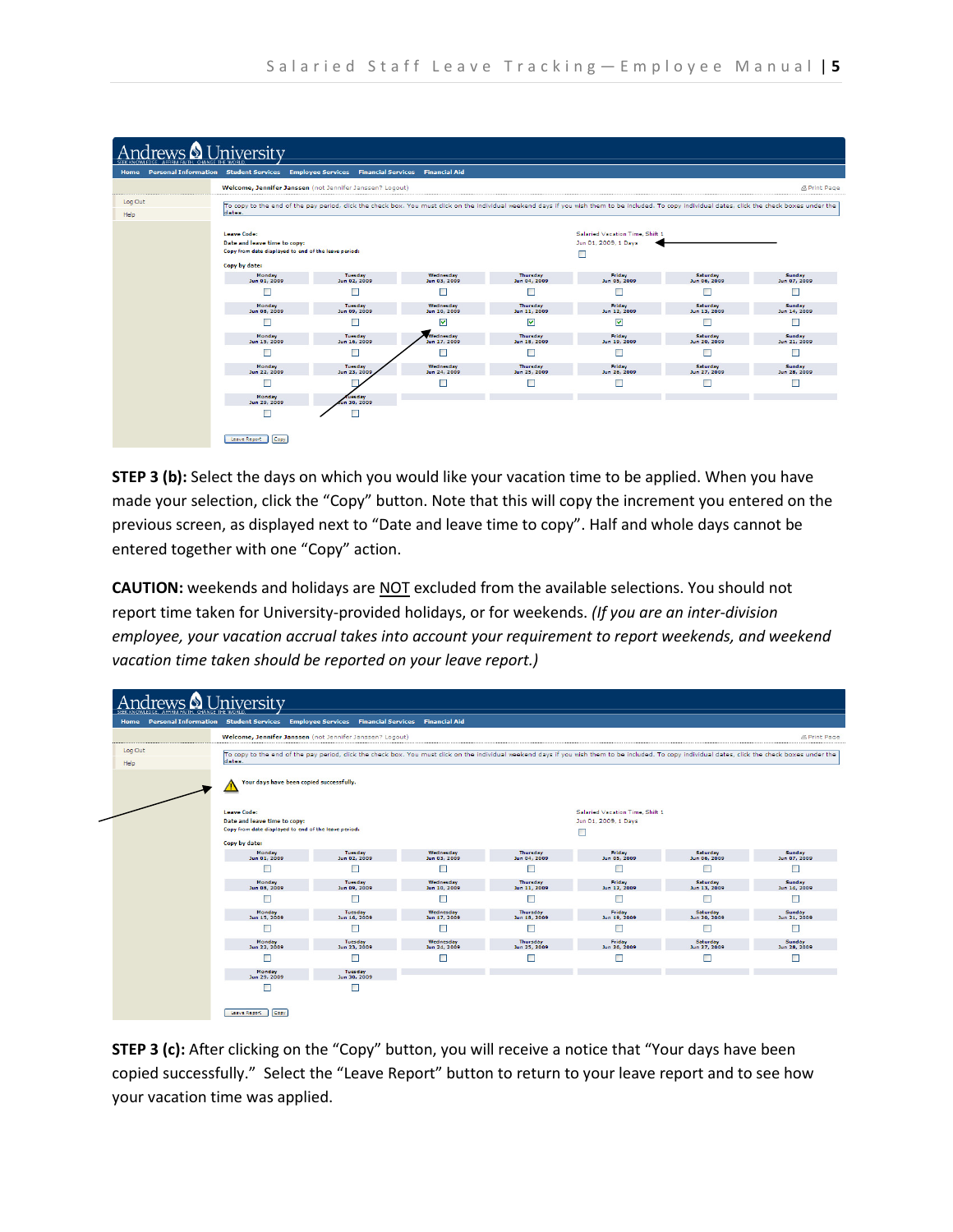|                                                      | iversity                                                                                                                                                                                |                                |                                                                                                                                                                                             |                               |                             |                                                                                                                 |                           |                           |                          |                     |
|------------------------------------------------------|-----------------------------------------------------------------------------------------------------------------------------------------------------------------------------------------|--------------------------------|---------------------------------------------------------------------------------------------------------------------------------------------------------------------------------------------|-------------------------------|-----------------------------|-----------------------------------------------------------------------------------------------------------------|---------------------------|---------------------------|--------------------------|---------------------|
| AFFIRM FAITH.<br><b>Personal Information</b><br>Home | CHANGE THE WORLD<br><b>Student Services</b>                                                                                                                                             |                                |                                                                                                                                                                                             |                               |                             | <b>Employee Services Financial Services Financial Aid</b>                                                       |                           |                           |                          |                     |
|                                                      | Welcome, Jennifer Janssen (not Jennifer Janssen? Logout)<br>the contract of the contract of the contract of the contract of the contract of                                             |                                |                                                                                                                                                                                             |                               |                             |                                                                                                                 |                           |                           |                          | <b>A Print Page</b> |
| Log Out<br>Help                                      | Select the link under a date to enter hours or days. Select Next or Previous to navigate through the dates<br>within the period.                                                        |                                |                                                                                                                                                                                             |                               |                             |                                                                                                                 |                           |                           |                          |                     |
|                                                      | <b>Leave Report</b><br><b>Title and Number:</b><br><b>Department and Number:</b><br><b>Leave Report Period:</b><br><b>Submit By Date:</b><br>Earning:<br>Date:<br>Days:<br>Copy<br>Save | 1                              | Banner Support Specialist -- S51507-00<br>ITS-ADMINISTRATIVE SYSTEMS -- 5150<br>May 01, 2009 to May 31, 2009<br>May 26, 2009 by 11:59 P.M.<br><b>Salaried Vacation Time</b><br>May 11, 2009 |                               |                             |                                                                                                                 |                           |                           |                          |                     |
|                                                      | Earning<br><b>Salaried Vacation Time</b>                                                                                                                                                | <b>Total Total Friday</b><br>6 |                                                                                                                                                                                             | Saturday<br><b>Enter Days</b> | Sunday<br><b>Enter Days</b> | Monday<br>Days Units May 08, 2009 May 09, 2009 May 10, 2009 May 11, 2009 May 12, 2009 May 13, 2009 May 14, 2009 | Tuesday                   | Wednesday                 | <b>Thursday</b>          |                     |
|                                                      | <b>Total Days:</b><br><b>Total Units:</b>                                                                                                                                               | 6<br>۰                         | $\mathbf{1}$<br>۰                                                                                                                                                                           |                               | ۰<br>۰                      | ۰<br>۰                                                                                                          | $\mathbf{t}$<br>$\bullet$ | $\mathbf{t}$<br>$\bullet$ | $\mathbf{t}$<br>$\alpha$ | 1<br>٥              |
|                                                      | Position Selection                                                                                                                                                                      | <b>Comments</b>                | Preview                                                                                                                                                                                     |                               | Submit for Approval         | Restart                                                                                                         | Previous<br>Next          |                           |                          |                     |
|                                                      | <b>Submitted for Approval By:</b><br><b>Approved By:</b><br><b>Waiting for Approval From:</b>                                                                                           |                                |                                                                                                                                                                                             |                               |                             |                                                                                                                 |                           |                           |                          |                     |

STEP 4: Your leave report will display the total number of vacation days applied. You can navigate through your leave report to view the dates that your vacation time was applied on, using the "Next" and "Previous" buttons to view the entire month. Alternately, you can click on the "Preview" button to view the entire month. From the preview screen, you will need to click on the "Previous Menu" button to return to the screen shown above.

If you are not happy with the result, you can click on each day with leave erroneously taken (instead of a "Enter Days" link, you will now see a "1" or a ".5" link), change the number to zero (0) and click the "Save" button. If things are completely mixed up, it may be easier to click on the "Restart" button. You will be notified that "Restarting will delete all changes that you have made to your time records." Click on the "Submit" button to restart. This will allow you to start that month's leave report again, with a blank slate.

When you are satisfied with your reported vacation time for the month, click the "Submit for Approval" button.

CAUTION: Once submitted, you may no longer make any changes to your leave report. If you need to make a change after submitting, your must communicate the change with your supervisor **BEFORE** they approve your leave report. Once approved, no changes at all can be made to that month's leave report.